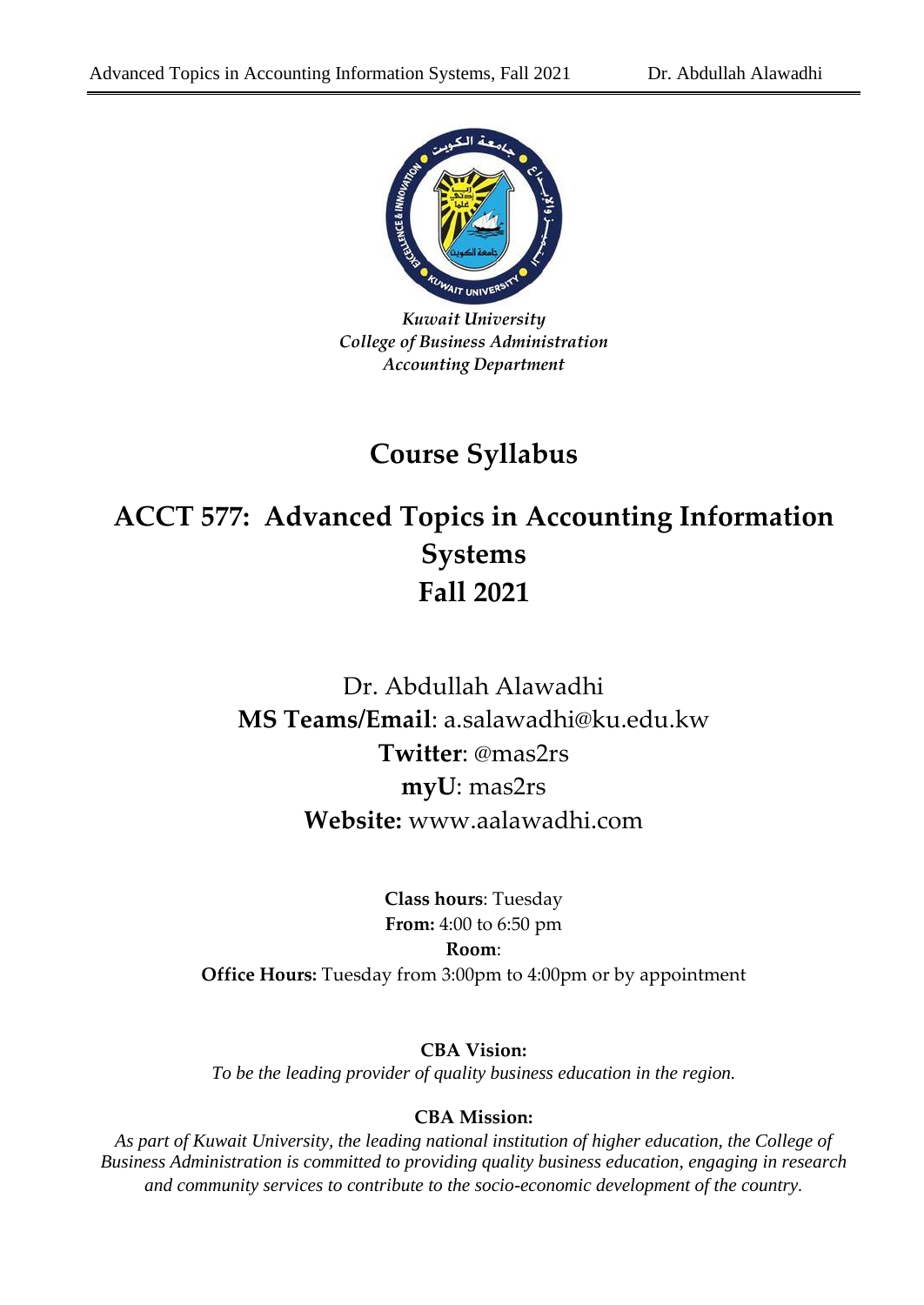### **Course Objectives**

At the conclusion of this course, students should have gained:

- An enhanced understanding of business enterprises and business processes an awareness of the role of information and accounting systems in business management.
- An understanding of traditional accounting information systems and criticisms of them
- An understanding of semantic modeling and event driven accounting information systems
- Understanding of the concepts of computer fraud
- Familiarity with the concept of "continuous auditing" and the different auditing techniques used to audit accounting information systems
- Understand the concepts of computer fraud and auditing accounting systems
- An understanding of the effects and implications of "big data" on accounting information systems
- Appreciation of the benefits gained from business intelligence techniques

#### **Policies**

- **Respect.** Respect is number one priority. Show respect and you will be treated with respect. Do not chit chat in class, do not use cell phone in class, come prepared and show you did some effort.
- *Cheating*. All of the following acts will be considered as cheating:
	- $\triangleright$  Presenting work that you copied from someone else as yours
	- ➢ Talking to others during exams or quizzes
	- $\geq$  Looking over someone else's exam during the exam or quizzes
	- ➢ Using your mobile phone during exams or quizzes (regardless of what are you using it for)
	- ➢ Communicating with anyone else during any quiz or exam
	- ➢ **Punishment for cheating is as follows (from the university guidelines)**
- *Class Time*. Be on time for the lecture, I will not lock the door or not allow you to enter if you arrive late, but I will take note and this might affect your final curve
- *Make-up Exams.* Make-up Exams will be given for missed exams only with a University approved excused absence.
- *Professor – Students Communication*. For ease of communication between us, I will post announcements in twitter and myU related to my classes.
	- o Twitter: @mas2rs
	- o myU: mas2rs
	- o MS Teams: a.salawadhi@ku.edu.kw
- *Disability*. Any student who has a need for accommodation based on the impact of a disability should contact me privately to discuss the specific situation NO later than the first week. You should contact the Dean of Students Affairs Office for proper documentation to maintain an individualized service plan of accommodations.